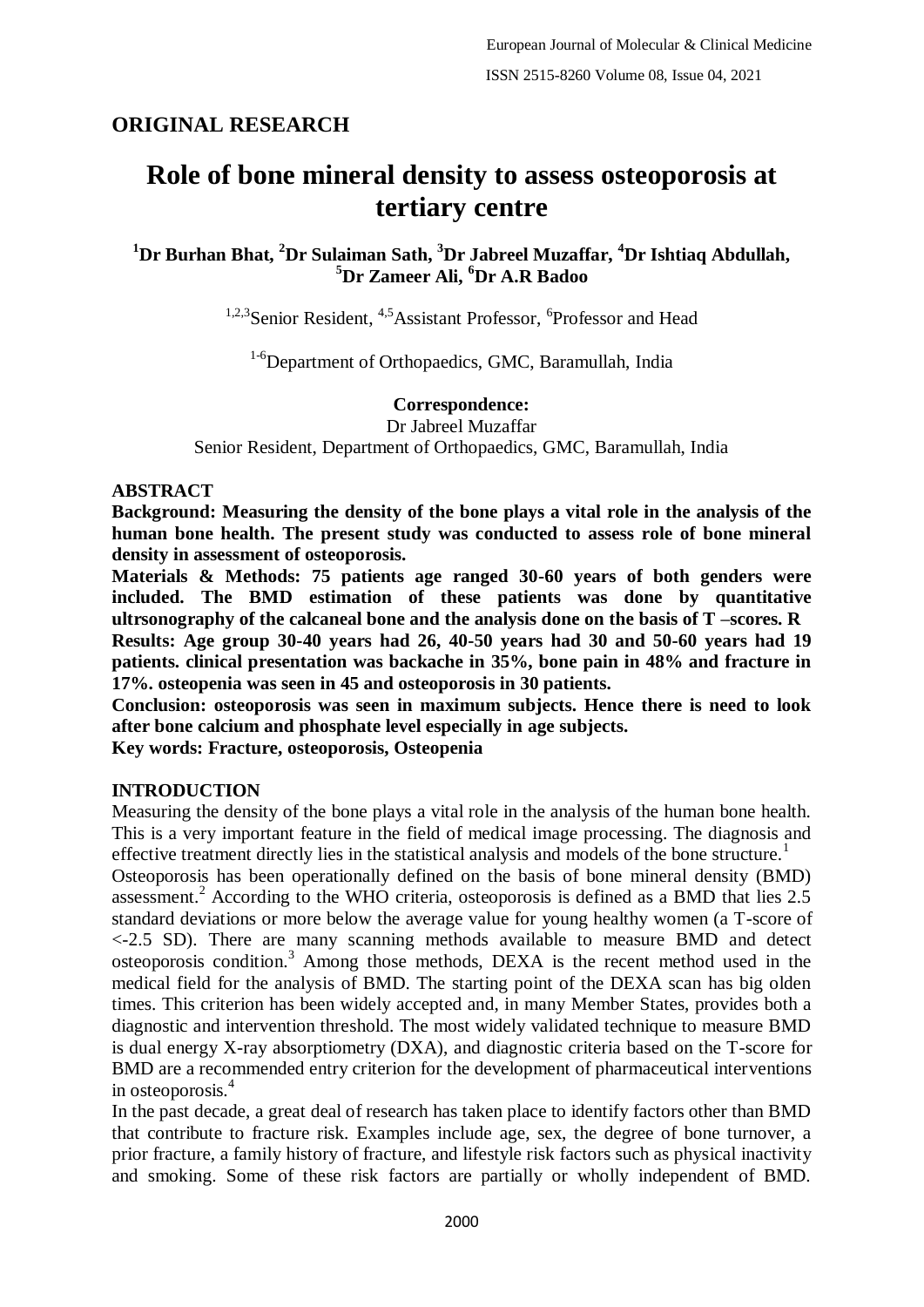Independent risk factors used with BMD could, therefore, enhance the information provided by BMD alone.<sup>5</sup> The present study was conducted to assess role of bone mineral density in assessment of osteoporosis.

## **MATERIALS & METHODS**

The present study comprised of 75 patients age ranged 30-60 years of both genders. Patients presenting with back pain, history of fracture after minor trauma, alcoholics, patient on drugs like steroids and chronic smokers were enrolled. All were enrolled with the written consent. Ethical clearance was obtained before starting the study.

Data such as name, age, gender etc. was recorded. The BMD estimation of these patients was done by quantitative ultrsonography of the calcaneal bone and the analysis done on the basis of T –scores. Results thus obtained were subjected to statistical inference using Mann Whitney U test. P value less than 0.05 was considered significant.

## **RESULTS**

### **Table I Distribution of patients**

| Age group (years) | Number   P value |      |
|-------------------|------------------|------|
| 30-40             | 26               | 0.72 |
| 40-50             | 30               |      |
| 50-60             | Q                |      |

Table I shows that age group 30-40 years had 26, 40-50 years had 30 and 50-60 years had 19 patients. The difference was non- significant  $(P > 0.05)$ .



## **Graph IDistribution of patients**

## **Table II Clinical presentation of patients**

| <b>Clinical presentation</b> | Percentage | P value |
|------------------------------|------------|---------|
| Backache                     | 35%        | 0.05    |
| Bone pain                    | 48%        |         |
| Fracture                     | 17%        |         |

Table II, graph II shows that clinical presentation was backache in 35%, bone pain in 48% and fracture in 17%. The difference was significant (P< 0.05).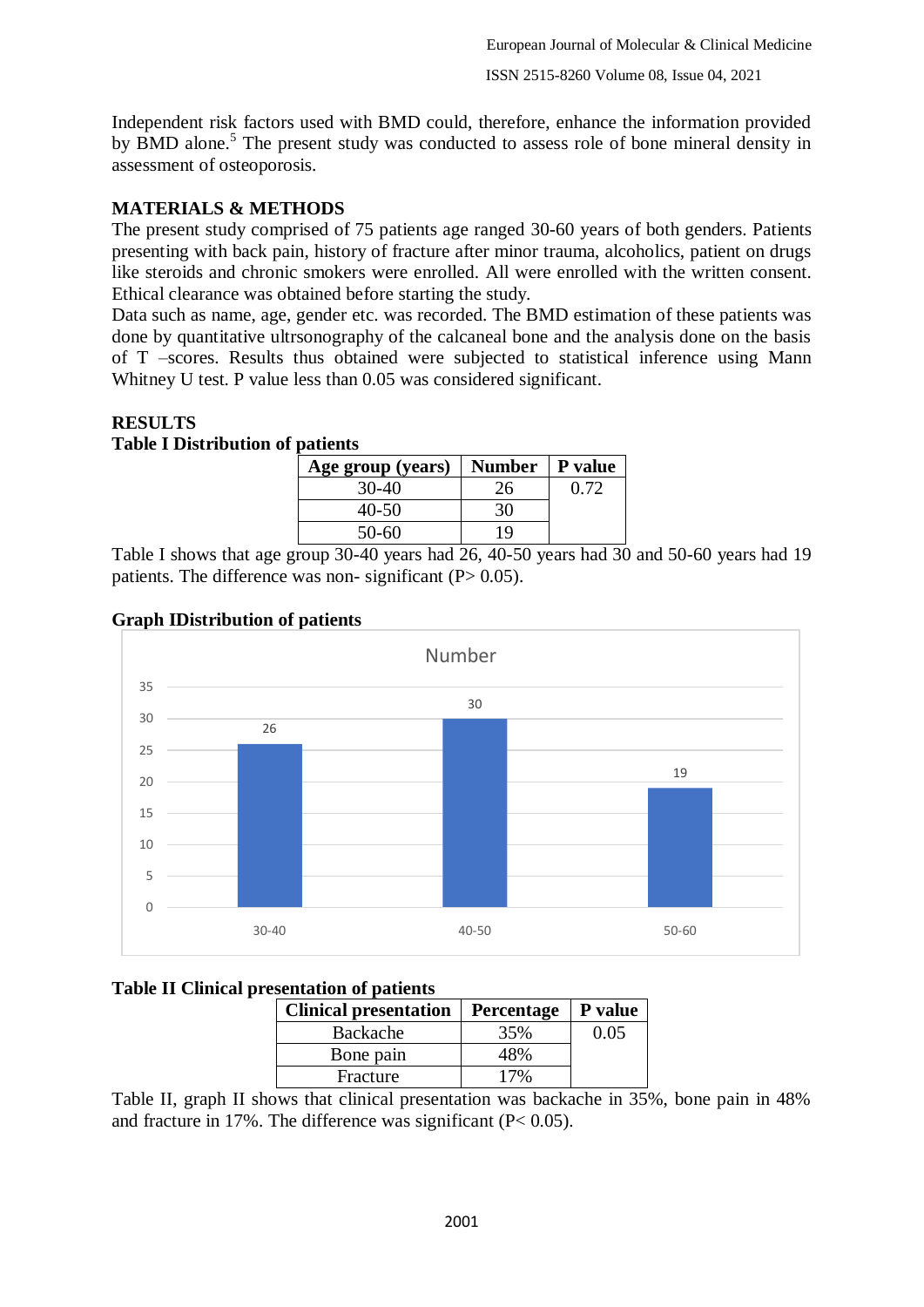

#### **Graph IIClinical presentation of patients**

### **Table III BMD of patients**

| .                                                   |                  |      |  |  |
|-----------------------------------------------------|------------------|------|--|--|
| <b>BMD</b> (T value)                                | Number   P value |      |  |  |
| Osteopenia (-1 and -2.5 SD)                         | 45               | 0.05 |  |  |
| Osteoporosis $\left(\langle -2.5 \text{ SD}\right)$ | 30               |      |  |  |

Table III shows that osteopenia was seen in 45 and osteoporosis in 30 patients. The difference was significant  $(P< 0.05)$ .

## **DISCUSSION**

Screening for osteoporosis, primarily with bone mineral density (BMD) testing, permits prediction of future fractures among white women. However, screening may not be adequately performed on at-risk patients. As the population ages and osteoporosis increases in prevalence, there is a growing need to develop practical public health initiatives to bring effective screening technologies and strategies to widespread use.<sup>6</sup> This is particularly important in light of the substantial morbidity, mortality, and medical costs caused by osteoporosis. One of the research priorities described by the 2000 NIH Consensus Development Conference on Osteoporosis was the "need to study the most effective method of educating the public and health care professionals about the diagnosis and treatment of osteoporosis."<sup>7</sup> To realize this priority, the scope of the problem must be adequately assessed, obstacles to providing screening must be identified, and prior interventions to improve screening must be examined.<sup>8</sup>In 1980s, the most expensive and superior radioactive sources have been outdated by Single X-ray Absorptiometry (SXA) and Dual Energy X-ray Absorptiometry. DEXA is dependent on the Age factor (i.e.) to estimate the BMD of the bone and also we need to know the T-Score, Z-Score and the age of the patient to detect whether the patient is suffering from Osteoporosis or Osteopenia or Normal.<sup>10</sup> The present study was conducted to assess role of bone mineral density in assessment of osteoporosis.

In present study, age group 30-40 years had 26, 40-50 years had 30 and 50-60 years had 19 patients. Singh et al<sup>11</sup>retrospective study was done in 1220 male patients in department of orthopedics, Patna medical college and hospital, Patna presenting with back pain, history of fracture after minor trauma, alcoholics, patient on drugs like steroids and chronic smokers. The study does not include the patients having fractures due toroad traffic accidents or pathological fractures associated with primary or secondary bone tumors. The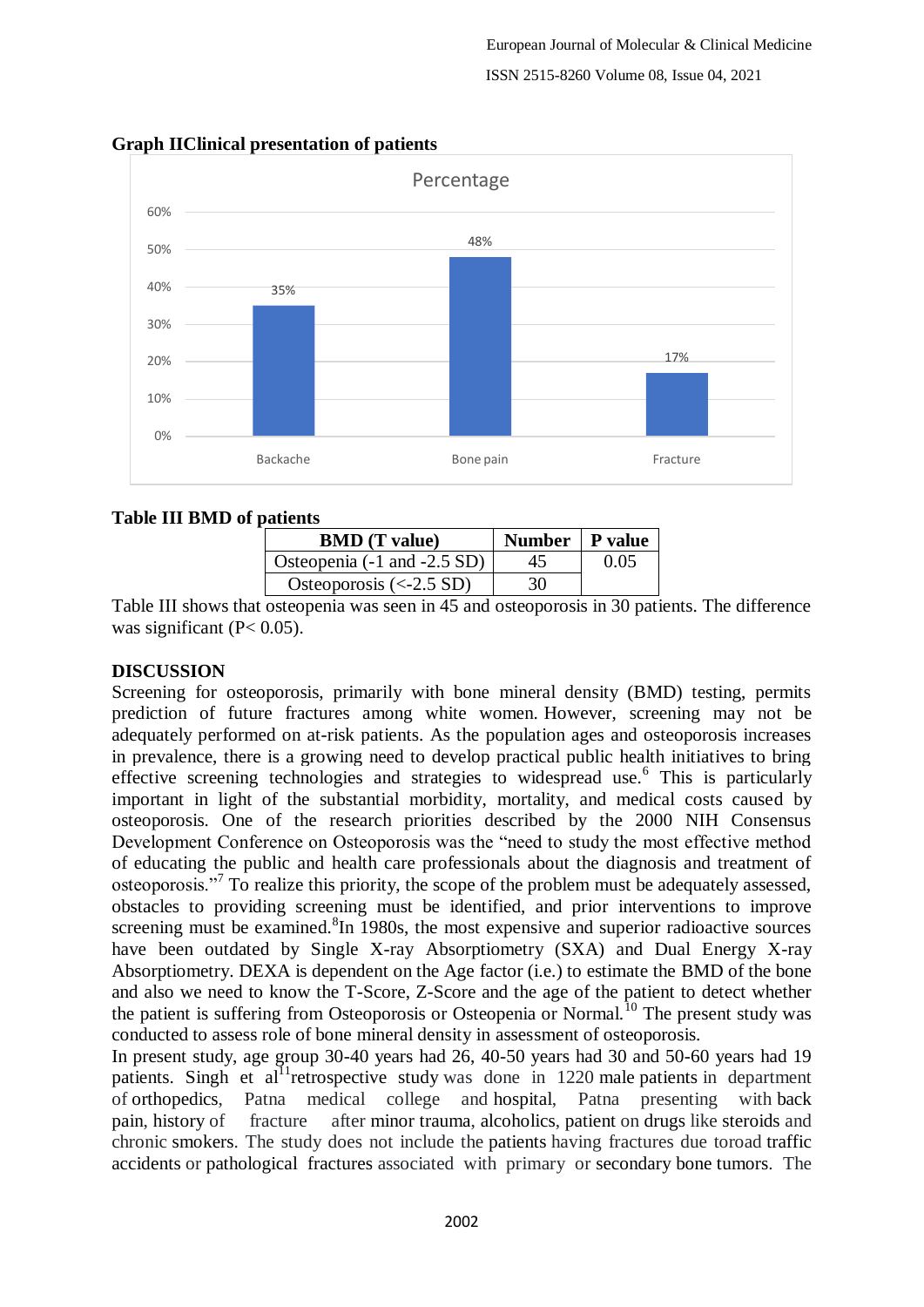#### ISSN 2515-8260 Volume 08, Issue 04, 2021

BMD estimation of these patients was done by quantitative ultrsonography of the calcaneal bone and the analysis done on the basis of T –scores.1220 patients were included in the study from department of orthopedics, Patna medical college and hospital, Patna. Patients were in the age group of 25-75 yrs. Among these 30% (n=366) were between 25-40yrs, 45% (n=550) between 41-60yrs and 25% (n=304) between 61-75 yrs. Commonest presenting symptom in the study population was Backache which was60% (n=732). 30% (366) presented with generalized bone pain and 10% (122) patients had a history of fracture after trivial trauma. Of the 1220 patients included in the study  $45\%$  (n=550) were osteoporotic, 29% (n=354) were osteopenia and severe osteoporosis 10%. Majority of the osteoporotic patients fell in the age group of 41-60 yrs.

We found that clinical presentation was backache in 35%, bone pain in 48% and fracture in 17%. Chawla et  $al<sup>12</sup>$  found that average age of the study population was 46.54 years and BMI 26.58. The prevalence of [osteopenia](https://www.sciencedirect.com/topics/medicine-and-dentistry/osteopenia) in the study was 36%, and that of osteoporosis, 4%; the overall prevalence of low BMD being 40%. Proportion of women with low BMD increased with advancing age and menopausal status. On endocrine evaluation, 53.44% cases with insufficient [vitamin D,](https://www.sciencedirect.com/topics/medicine-and-dentistry/vitamin-d) 62.5% with [hyperparathyroidism,](https://www.sciencedirect.com/topics/medicine-and-dentistry/hyperparathyroidism) 100% with hypothyroidism, 75% with [hyperthyroidism](https://www.sciencedirect.com/topics/medicine-and-dentistry/hyperthyroidism) suffered from low BMD. Among chronic diseases, 75% women with [diabetes,](https://www.sciencedirect.com/topics/medicine-and-dentistry/diabetes-mellitus) 33.3% with hypertension, 25% with deranged liver function and 50% with [rheumatoid arthritis](https://www.sciencedirect.com/topics/medicine-and-dentistry/rheumatoid-arthritis) were found to have low BMD. 46.75% women with sun exposure less than one hour daily had poor [bone mineralization.](https://www.sciencedirect.com/topics/medicine-and-dentistry/bone-mineralization) The proportion of women with normal BMD decreased from 84.09% to 43.33% with decrease in daily physical work. On [logistic](https://www.sciencedirect.com/topics/medicine-and-dentistry/logistic-regression-analysis)  [regression analysis,](https://www.sciencedirect.com/topics/medicine-and-dentistry/logistic-regression-analysis) insufficient serum vitamin D concentrations, less physical work and inadequate sun exposure were found to be significantly associated with low BMD.

We observed that osteopenia was seen in  $45$  and osteoporosis in 30 patients. Morris et al<sup>13</sup> a total of 235 articles were identified, and 51 met criteria for review: 24 practice guidelines, 22 studies of screening patterns, and 5 interventions designed to increase BMD rates. Of the practice guidelines, almost one half (47%) lacked a formal description of how they were developed, and recommendations for populations to screen varied widely. Screening frequencies among at-risk patients were low, ranging from 1% to 47%. Only eight studies assessed factors associated with BMD testing. Female patient gender, glucocorticoid dose, and rheumatologist care were positively associated with BMD testing; female physicians, rheumatologists, and physicians caring for more postmenopausal patients were more likely to test patients. Five articles described interventions to increase BMD testing rates, but only two tested for statistical significance and no firm conclusions can be drawn.

## **CONCLUSION**

Authors found that osteoporosis was seen in maximum subjects. Hence there is need to look after bone calcium and phosphate level especially in age subjects.

#### **REFERENCES**

- 1. Collier JD, Ninkovic M, Compston JE. Guidelines on the management of osteoporosis associated with chronic liver disease. Gut. 2002;50(suppl 1):1–9.
- 2. Compston J. Prevention and treatment of osteoporosis: clinical guidelines and new evidence. J R Coll Physicians Lond. 2000;34:518–21.
- 3. Guideline Development Group of the Royal College of Physicians. Osteoporosis: Clinical Guidelines for Prevention and Treatment. London: Royal College of Physicians; 1999.
- 4. Eastell R, Boyle IT, Compston J, et al. Management of male osteoporosis: report of the UK Consensus Group. QJM. 1998;91:71–92.
- 5. Eastell R, Reid DM, Compston J, et al. A UK Consensus Group on management of glucocorticoid-induced osteoporosis: an update. J Intern Med. 1998;244:271–92.